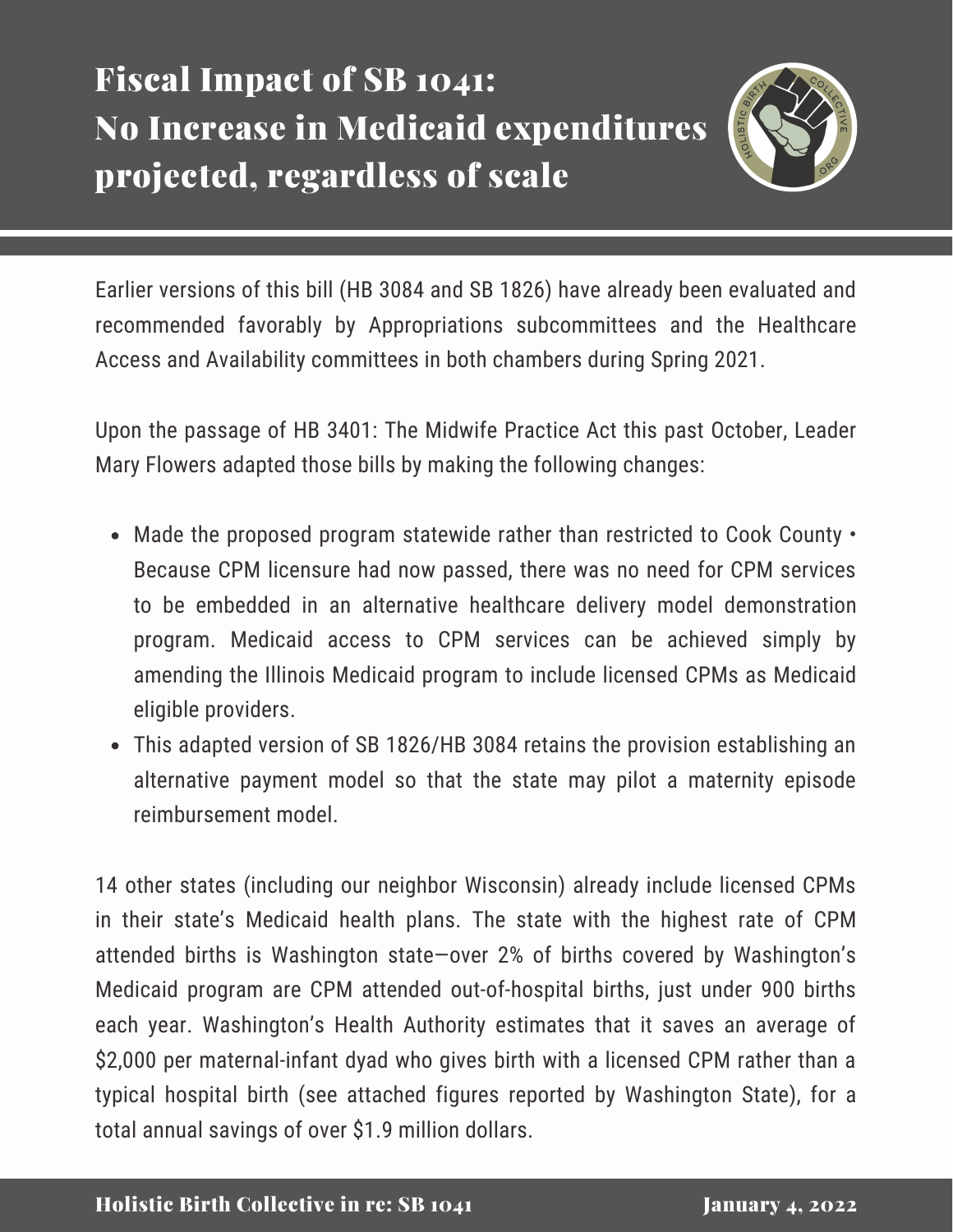*Birthing centers as alternatives to hospitals are encouraged as a way to cut healthcare costs. Birthing centers are licensed by the DPH. Women at low risk for complications may prefer the low-tech environment provided by birthing centers, which employ licensed professionals (usually a midwife and a nurse) with a backup hospital nearby and a doctor on call in case of an [emergency."](https://www2.illinois.gov/hfs/SiteCollectionDocuments/HFSPerinatalReport2020.pdf)* (see HFS's Perinatal Report to the General Assembly for 2020, page 28).

Per the most recent national analysis of the cost of homebirths attended by CPMs in the United States, planned homebirth is, on average, only one-third the cost of an uncomplicated vaginal hospital birth because it does not incur facility fees. This is an even greater cost savings for planned homebirth when compared with births at freestanding birth centers.

Any planning costs associated with the design of the program can be legitimately absorbed by the \$250,000 funds that have already been appropriated for a grant through IDPH to the Holistic Birth Collective for Fiscal Year 2022 as their activities relating to midwives, birthing centers, and maternal health inequities in hospital planning areas A-3 and A-4 can be leveraged to benefit maternal health innovation statewide.

More resources for further information are included below.

# Holistic Birth Collective

6127 S. University Ave Suite 107 Chicago, IL 60637 callan@holisticbirthcollective.org

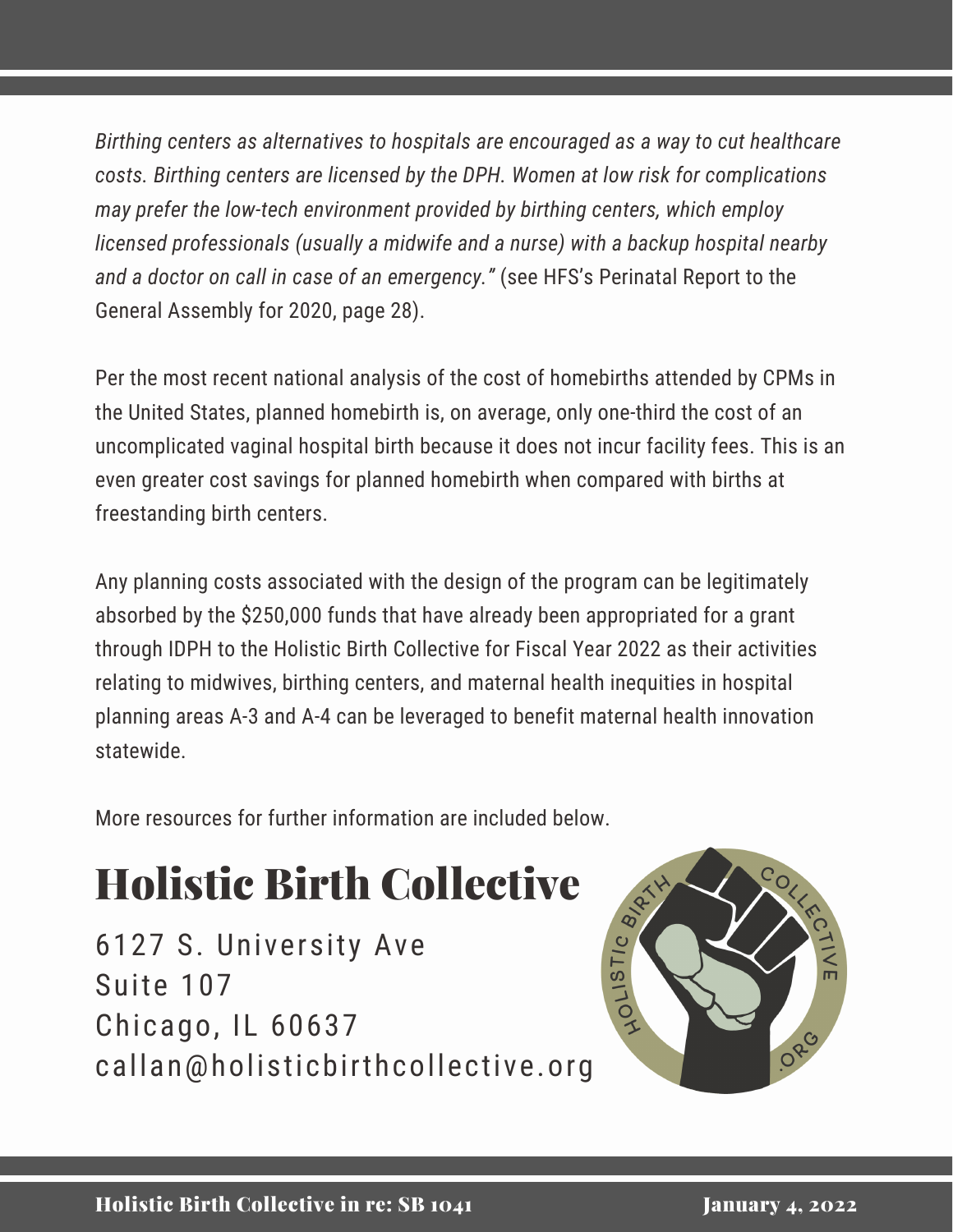#### "**The Cost of Home Birth in the [United](https://pubmed.ncbi.nlm.nih.gov/34639661/) States**," International Journal of Environmental Research and Public Health.

*"On the basis of a nationwide study, we estimate that the average cost of a home birth in the United States is USD 4650, which is significantly below existing cost estimates for an uncomplicated birth center or hospital birth. Further, we find that each shift of one percent of births from hospitals to homes would represent an annual cost savings to society of at least USD 321 million."*

#### "**Maternity Care Financing: Challenges and [Opportunities](https://www.urban.org/sites/default/files/publication/103127/maternity-care-financing-challenges-and-opportunities-highlighted-by-the-covid-19-pandemic_4.pdf)**," Urban Institute.

### **"Birth Outcomes for Planned Home and Licensed [Freestanding](https://journals.lww.com/greenjournal/fulltext/2021/11000/birth_outcomes_for_planned_home_and_licensed.2.aspx) Birth Center Births in Washington State, "** Obstetrics & Gynecology.

#### **Impossible Math: Financing a [Freestanding](https://www.ajmc.com/view/impossible-math-financing-a-freestanding-birth-center-and-supporting-health-equity) Birth Center and Health Equity**, The American Journal Of Managed Care.

*"…Birth centers can provide high-value care but keeping the doors open is not easy, and analyses showing birth centers as a low cost option are frequently premised on a continuation of the current inequitable payment model.*

*To be sure, some birth centers can make money by offering care to private-pay clients who can afford out-of-pocket costs of thousands of dollars for a custom-tailored birth experience. But birth centers with a commitment to taking clients from a range of socioeconomic backgrounds and that have a mission to contribute toward greater equity in childbirth struggle to make ends meet."*